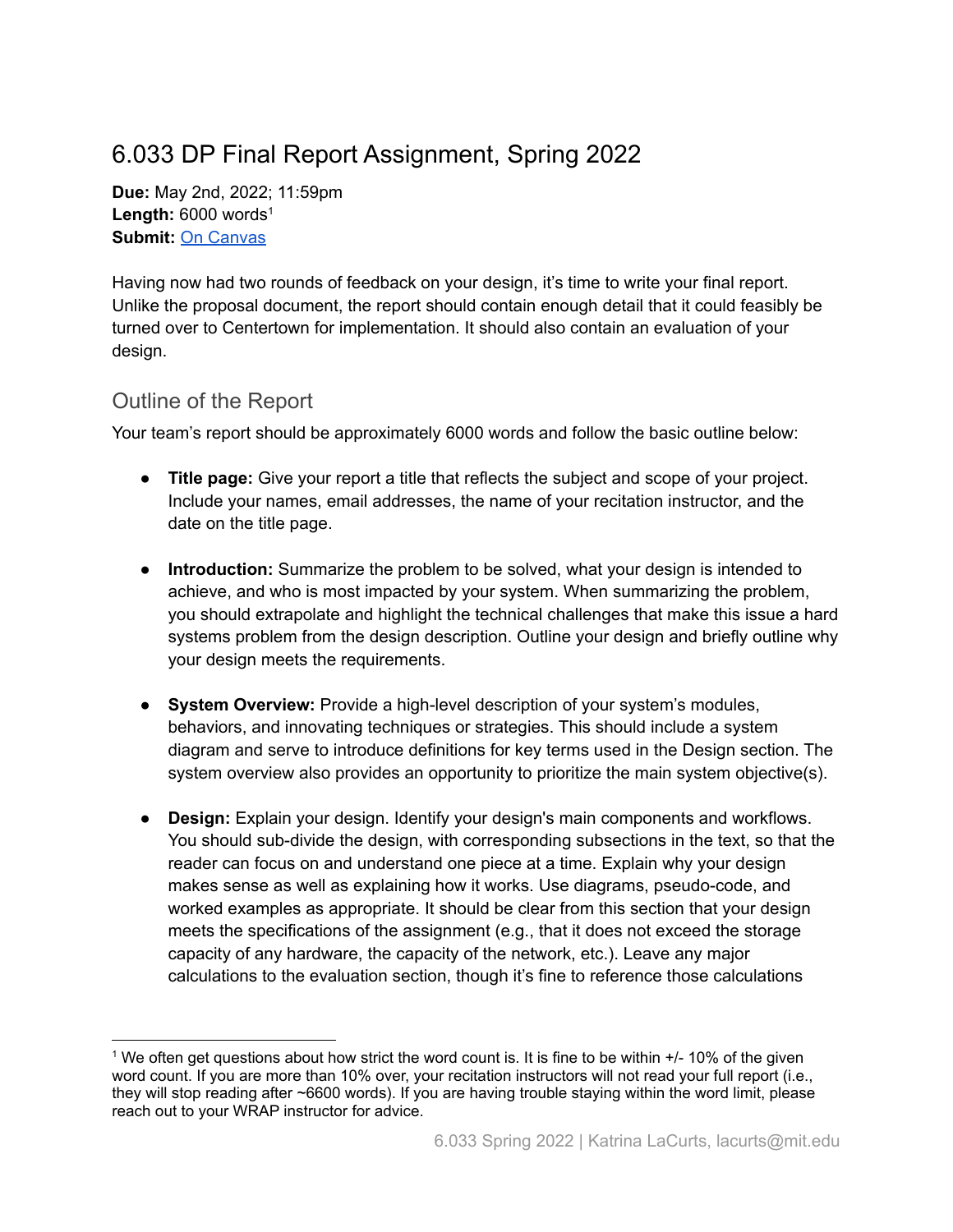beforehand (e.g., "Our design results in a communication overhead of fewer than 1Kbit/sec; see Section 3.1 for an analysis.").

- **Evaluation:** Evaluate your design. There are more details about this section below.
- **Conclusion:** Briefly summarize your design, highlighting the novelty or specific focus of your system, and provide recommendations for further actions and a list of any problems that must be resolved before the design can be implemented.
- **Author contributions:** A brief statement (typically 1-3 sentences long) describing the contributions of each author. These contributions could include designing specific components of the system, research or investigation related to the design problem, qualitative or quantitative evaluation, writing the text of the report, editing the report, creating figures, etc.
- **Acknowledgments and references:** Give credit to individuals whom you consulted in developing your design. Provide a list of references if appropriate.

## **Evaluation**

A good evaluation will do more than just calculate metrics relevant to your system; it will also use calculations to justify design decisions. For example, "Our method for transmitting data to the central utility results in an average upload time of two minutes, compared to a design without this method, which results in an average upload time of ten minutes."

At a minimum, your evaluation section should address the following questions:

- What is the communication overhead of your system? What does your system gain from any additional communication that you added? That additional communication might be administrative overhead, it might be duplication of certain messages, etc.
- How long do various operations take on average? In the worst case? These operations could include the latency of getting a piece of data to a particular place, the amount of time it takes to locate a piece of data on local storage, etc.
- What parts of your system limit scale, and what are those limits? E.g., could your system handle the addition of more users? Of more data?
- How does your design handle the use cases given? Also speculate about large changes in the use cases that would or wouldn't be accommodated by your design.